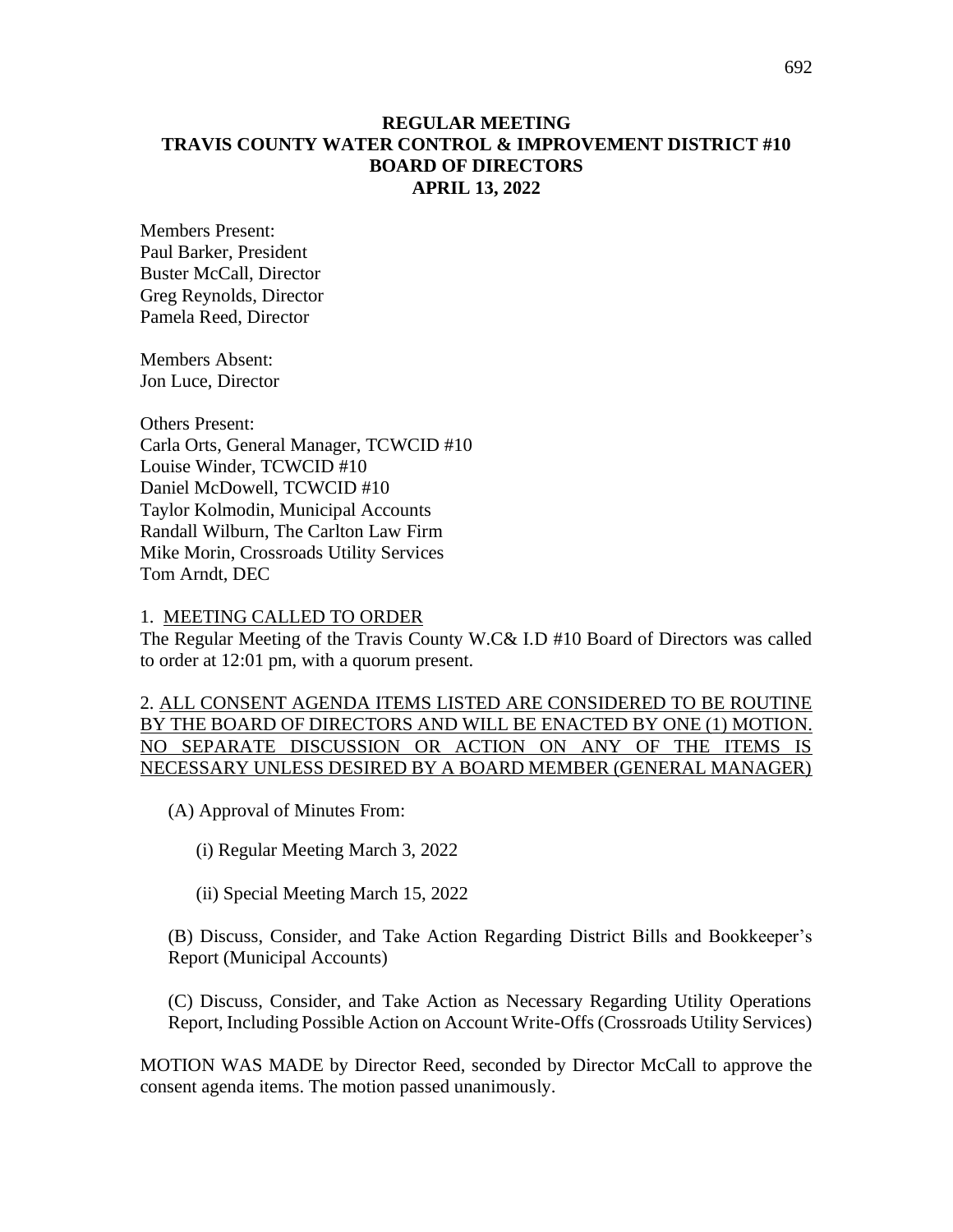3. DISCUSS, CONSIDER, AND TAKE ACTION AS NECESSARY REGARDING CROSSROADS CUSTOMER UNDER-BILLING ISSUE (GENERAL MANAGER)

Board Attorney Randy Wilburn informed the Board that he is waiting to hear back from Crossroads regarding this matter.

## 4. DISCUSS, CONSIDER, AND TAKE ACTION AS NECESSARY REGARDING ANNEXATION REQUESTS (GENERAL MANAGER)

(A) LOWER CAMELOT – General Manager Orts informed the Board that the PUC has requested maps and financial information related to the CCN tranfer, which Board Attorney Wilburn has provided. No other movement.

(B) 4315 DUNNING LANE - No movement.

## 5. DISCUSS, CONSIDER, AND TAKE ACTION AS NECESSARY REGARDING PLAT REQUESTS (DEC)

(A) AMENDED PLAT OF LOTS 1 AND 2, BEN RISKE SUBDIVISION, SECTION 2 Mr. Arndt with DEC informed the Board that this plat is reconfiguring the lot sizes. This plat request was on hold with the City of West Lake Hills until the easement was finalized. DEC has reviewed and there are no issues for consideration relating to the District. MOTION WAS MADE by Director Reed, seconded by Director Reynolds to authorize President Barker to sign the plat. The motion passed unanimously.

# 6. DISCUSS, CONSIDER, AND TAKE ACTION AS NECESSARY REGARDING WATER SERVICE REQUESTS (DEC)

# (B) WILDCAT CLUB SUBDIVISION - PLAN REVIEW

DEC has issued a letter recommending approval of water service for this project. MOTION WAS MADE by President Barker, seconded by Director Reynolds to approve the water service request as presented. The motion passed unanimously.

### 7. DISCUSS, CONSIDER, AND TAKE ACTION AS NECESSARY REGARDING THE DISTRICT'S CAPITAL PROJECTS, INCLUDING POSSIBLE ACTION ON PAY APPLICATIONS, CHANGE ORDERS, CONTRACTS, AMENDMENTS, AND PROGRESS UPDATES FOR THE FOLLOWING PROJECTS (DEC)

(A) DRUMMOND PUMP STATION – This project is near completion but experiencing delays due to part availability issues. Mr. Arndt presented Pay Application No. 22 in the amount of \$270,303.84 to Prota Construction, Inc. MOTION WAS MADE by Director Reed, seconded by President Barker to approve Pay Application No. 22 as presented. The motion passed unanimously.

(B) WILD CAT HOLLOW – PHASE II - Mr. Arndt presented Change Order No. 7 for a credit of \$37,500. MOTION WAS MADE by President Barker, seconded by Director McCall to approve the Change Order as presented. The motion passed unanimously. Mr. Arndt presented Pay Application No. 9 in the amount of \$14,187.84 to QA Construction. MOTION WAS MADE by Director McCall, seconded by President Barker to approve Pay Application No. 9 as presented. The motion passed unanimously. General Manager Orts noted that this is not the final Pay Application.

(C) ROB ROY PUMP STATION & HEDGE LANE - No movement.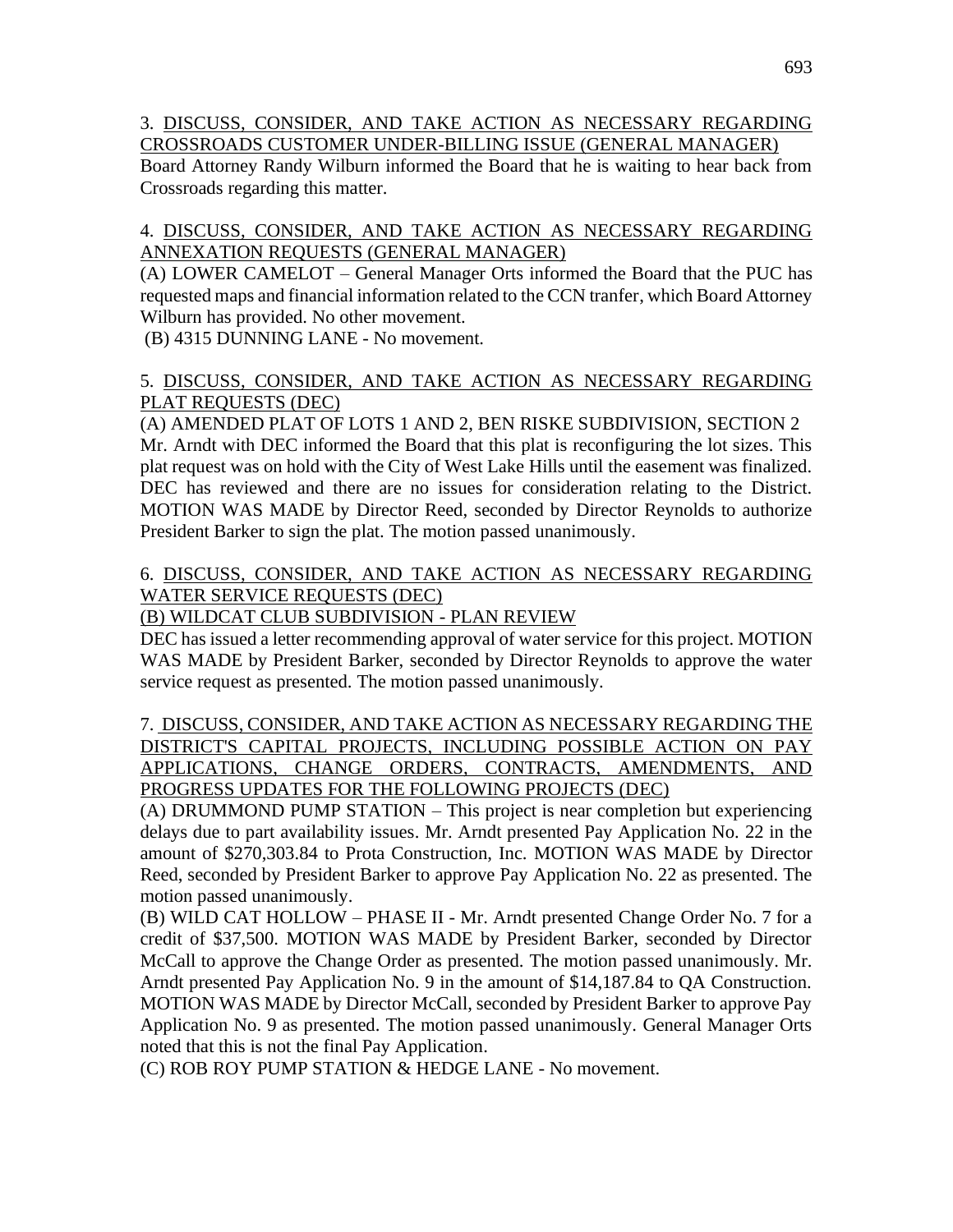(D) MCCONNELL PUMP STATION & STANDBY GENERATOR – Mr. Arndt reported supply delays with this pump station project as well. Mr. Arndt presented Pay Application No. 19 in the amount of \$286,663.45 to MGC Contractors, Inc. MOTION WAS MADE by Director Reed, seconded by President Barker to approve Pay Application No. 19 as presented. The motion passed unanimously. General Manager Orts informed the Board that they met to discuss a route for Spiller.

(E) WAKEFIELD PUMP STATION - No movement.

#### 8. DISCUSS, CONSIDER, AND TAKE ACTION AS NECESSARY REGARDING SENATE BILL 3 COMPLIANCE ITEMS (GENERAL MANAGER)

(A) Riske Pump Station Emergency Generator:

General Manager Orts informed the Board that she has requested DEC project costs summary to be provided for all 3 projects together to determine if the District could save money by combining. DEC will have ready for next month.

## 9. CUSTOMER SERVICE COMPLAINTS (GENERAL MANAGER)

(A) 1409 OLD WAGON ROAD - REQUESTING REFUND FOR WATER BILL PAYMENTS OF APPROXIMATELY ONE YEAR AS CUSTOMER FAILED TO FINAL ACCOUNT AFTER MOVING AND BILLINGS WERE ON AUTODRAFT - General Manager Orts reviewed the account details with the Board. MOTION WAS MADE by President Barker, seconded by Director Reed to authorize Crossroads to refund the former tenant's payments after the District receives the balance paid in full from the current tenant residing at this location. The motion passed unanimously.

10. DISCUSS, CONSIDER, AND TAKE ACTION AS NECESSARY REGARDING GENERAL MANAGER'S REPORT REGARDING FINANCIAL MATTERS, SERVICE AREA ISSUES, UTILITY OPERATIONS, SYSTEM MAINTENANCE, SERVICE REQUESTS, CUSTOMER ISSUES, WATER SUPPLY STATUS, MANAGEMENT ACTIVITIES AND PERSONNEL (GENERAL MANAGER)

There were no items for discussion.

## 11. DISCUSS, CONSIDER, AND TAKE ACTION AS NECESSARY REGARDING RAW WATER CONTRACT WITH LCRA (THE CARLTON LAW FIRM)

The application will be submitted this week along with the \$3,100 application fee. The review process at LCRA is expected to take 8 months.

#### 12. DISCUSS, CONSIDER, AND TAKE ACTION AS NECESSARY REGARDING CITY OF AUSTIN WHOLESALE WATER SUPPLY CONTRACT RENEWAL (THE CARLTON LAW FIRM) Negotiations are underway.

13. DISCUSS, CONSIDER, AND TAKE ACTION AS NECESSARY REGARDING ITEMS DISCUSSED DURING EXECUTIVE SESSION No action taken.

14. ADJOURNMENT